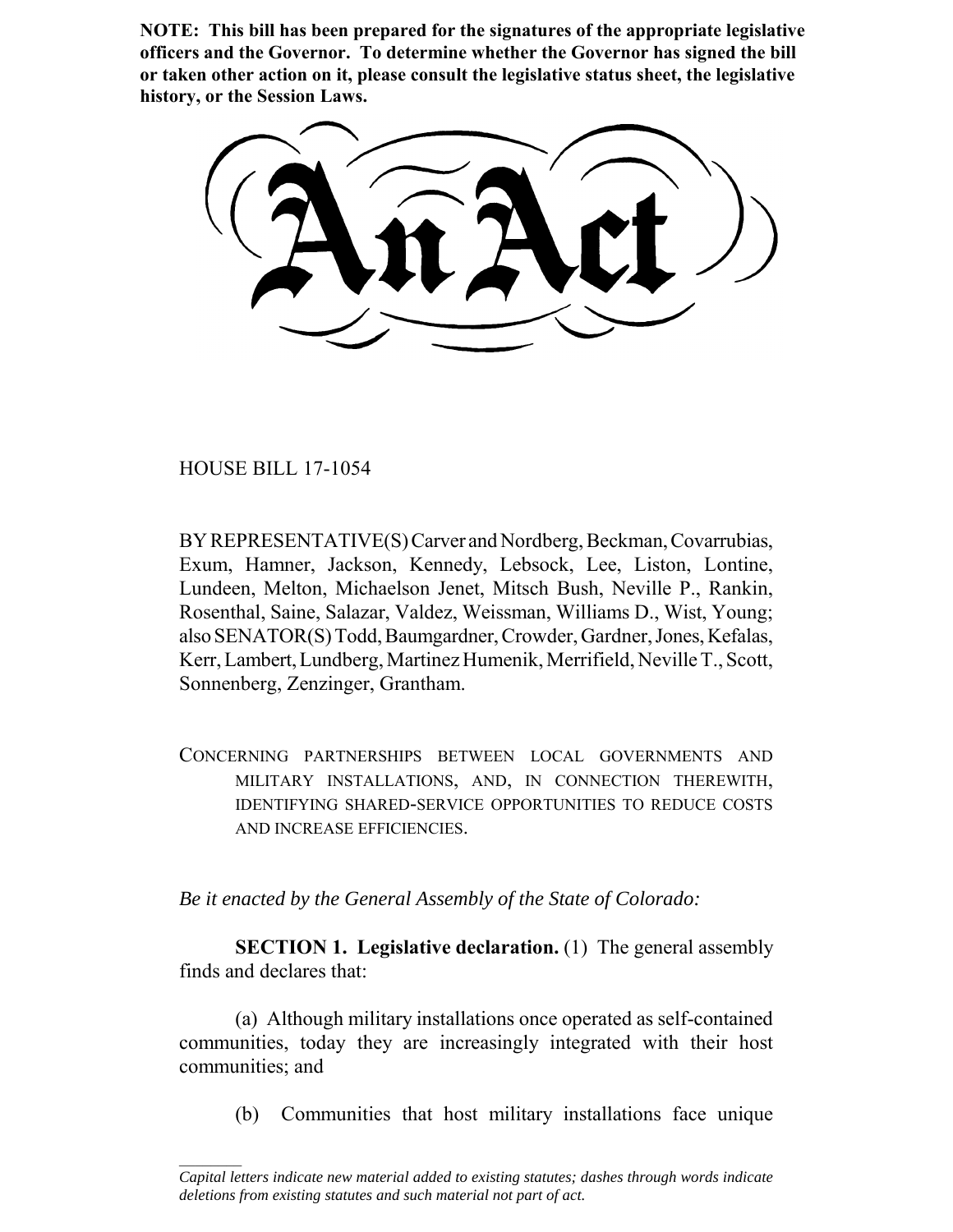challenges and opportunities, including potential cost savings, increased efficiencies, and reduced government overhead through shared services.

(2) The general assembly further finds that:

(a) With the passage of section 331 of the "2013 National Defense Authorization Act", 10 U.S.C. sec. 2679, which created an intergovernmental support agreement program between the federal department of defense and state and local entities, the United States congress demonstrated its awareness of, and support for, cooperative agreements between military installations and their host communities;

(b) Cooperative intergovernmental agreements that allow military installations and local governments to share support services can produce significant cost savings to local communities by identifying:

(I) Shared services that local governments can provide to military installations that could help pay for fixed costs and overhead; and

(II) Services that local communities can purchase from military installations at a reduced cost; and

(c) The federal department of defense is encouraging these unique partnerships between military installations and their host communities around the country.

(3) Now, therefore, the general assembly encourages Colorado communities, especially those that host military installations, to work in partnership with those installations and explore areas of mutual benefit.

**SECTION 2.** In Colorado Revised Statutes, **add** 24-32-118 as follows:

**24-32-118. Military and community partnerships.** THE GENERAL ASSEMBLY DIRECTS THE DEPARTMENT OF LOCAL AFFAIRS, ON AND AFTER THE EFFECTIVE DATE OF THIS SECTION, TO SUPPORT COOPERATIVE INTERGOVERNMENTAL AGREEMENTS BETWEEN MILITARY INSTALLATIONS AND LOCAL GOVERNMENTS TO THE EXTENT THAT THE DEPARTMENT MAY DO SO WITHIN EXISTING PROGRAMS, RESOURCES, AND TECHNICAL EXPERTISE.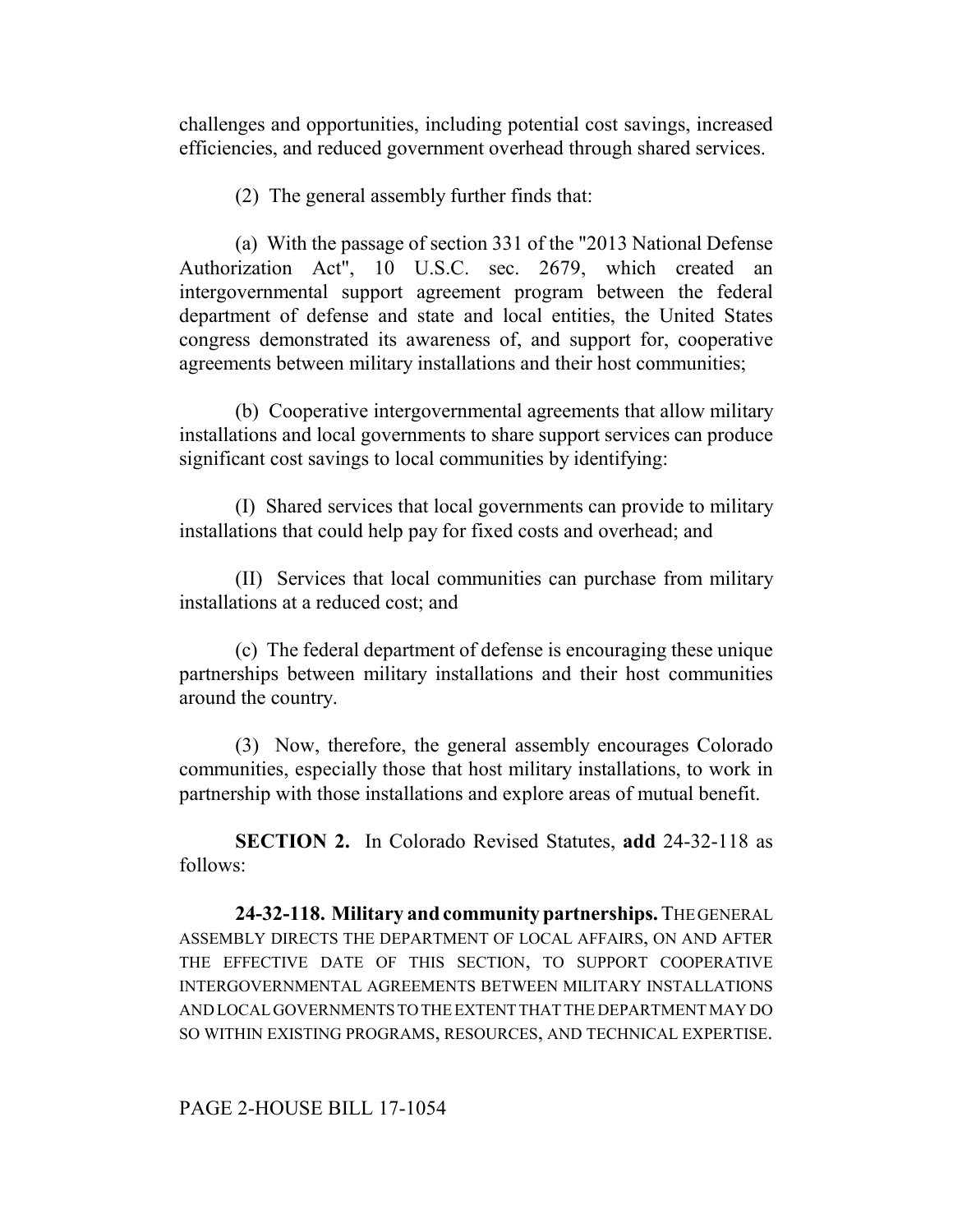**SECTION 3. Act subject to petition - effective date.** This act takes effect at 12:01 a.m. on the day following the expiration of the ninety-day period after final adjournment of the general assembly (August 9, 2017, if adjournment sine die is on May 10, 2017); except that, if a referendum petition is filed pursuant to section 1 (3) of article V of the state constitution against this act or an item, section, or part of this act within such period, then the act, item, section, or part will not take effect unless